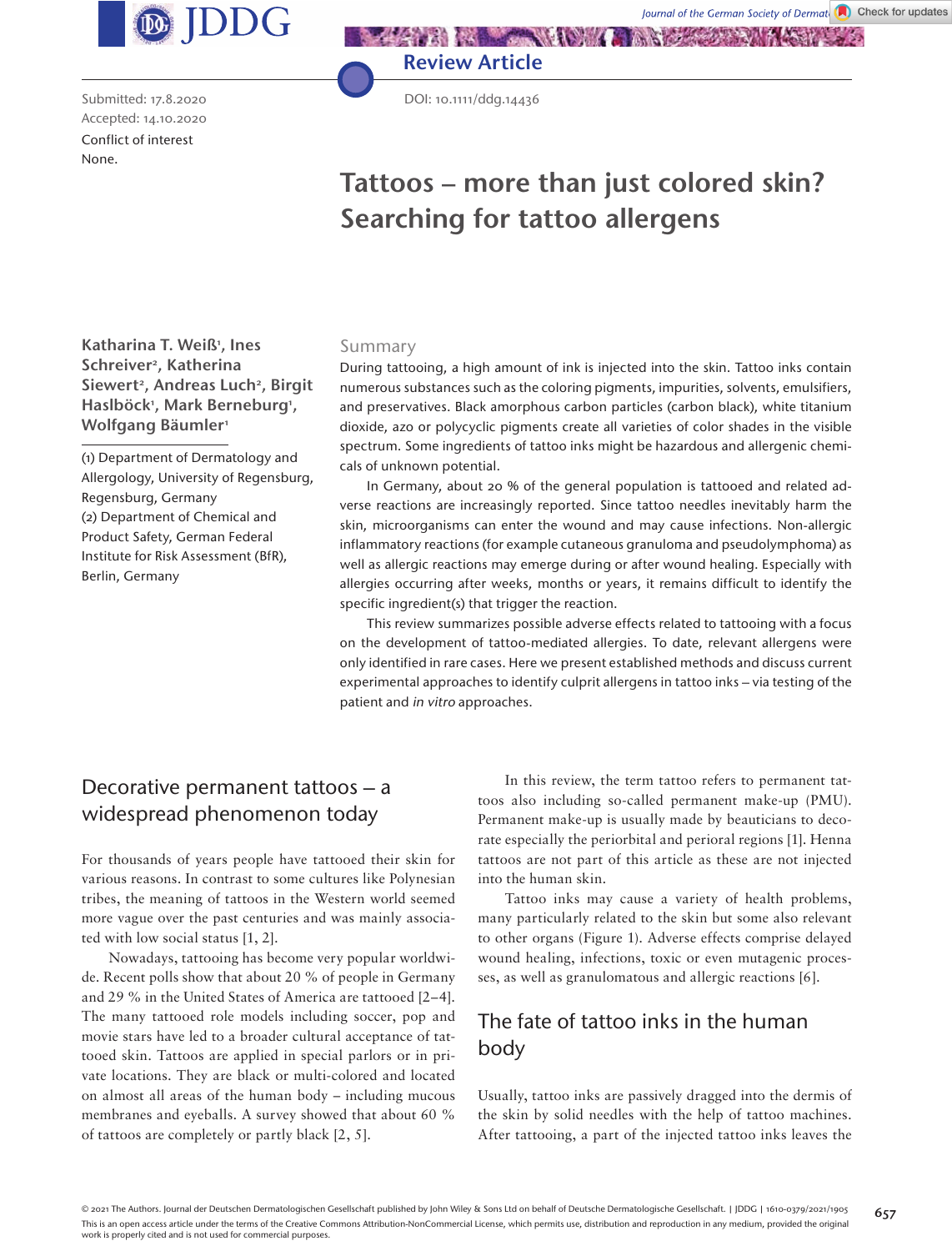

Figure 1 Possible adverse effects of tattoos. Effects may occur locally in the tattooed skin or spread systemically.

skin via the wounded surface. Pigment particles remain in the dermis and absorb light in a specific spectral range causing the color of the tattoo. Another fraction of the injected tattoo ink is removed from the skin passively via lymph or blood vessels or is actively transported by migrating cells. As a result, tattoo pigments are found in the local lymph nodes but are likely also transported to other organs such as liver, lungs or kidney [1, 2, 7, 8]. Experiments with mice suggest that pigment particles of tattoo suspensions are picked up by Kupffer cells inside the liver as indicated by the detection of particles via electron microscopy [9].

After skin healing, histological investigations showed that pigment particles are located in the cytoplasm of different cells, including fibroblasts and macrophages [1, 2, 10]. A recent investigation in mice proposed a pigment capture-release-recapture model. When tattoo pigment-laden macrophages die during the course of adult life, neighboring macrophages recapture the released pigments and seem to ensure the macroscopic stability and long-term persistence of tattoos [1, 11].

Experiments with pig and human skin revealed that the concentrations of red pigments, placed in the skin by tattoo machines, range from about 0.60 to 9.42 mg pigment per skin cm² [12]. In mice, about 30 % of intradermally injected red pigment disappeared from skin within six weeks after tattooing [2]. This percentage increased to 60 % when solar radiation was additionally applied to the animals' skin [13]. In general, the concentration of insoluble tattoo pigments in skin gradually decreases over the years [14]. The soluble parts of the ink will likely be excreted in the first days after tattooing.

## Ingredients of tattoo inks and related chemical hazards

Tattoo inks are suspensions that may contain up to 100 different chemical compounds that may or may not be added intentionally. The coloring pigment is mixed with solvents, preservatives, and various other substances. Although they are injected into the human body, tattoo inks usually do not need to fulfil specific safety requirements in contrast to other substances that are inserted into the human body, such as medical drugs or implants. The exact list of ingredients, if known at all, depends on the practice of each manufacturer. Tattooists and beauticians purchase the tattoo inks directly from suppliers or through the internet [1].

Potential hazardous properties of chemicals in tattoo inks include carcinogenic, immunotoxic, and sensitizing properties (Figure 1). Tattoo inks containing hazardous chemicals are frequently found on the European market. The major substances of concern detected in analyzed samples are polycyclic aromatic hydrocarbons (PAH) (43 %), primary aromatic amines (PAA) (14 %), heavy metals (9 %) and preservatives (6 %) [1, 6].

#### Pigments

The chemical industry synthesizes pigment molecules which form tiny, solid state particles with diameters smaller than 100 nanometers (nanoparticles) up to a few micrometers [15]. Therefore, additional hazards may arise from nanotoxicological effects which should be investigated [16].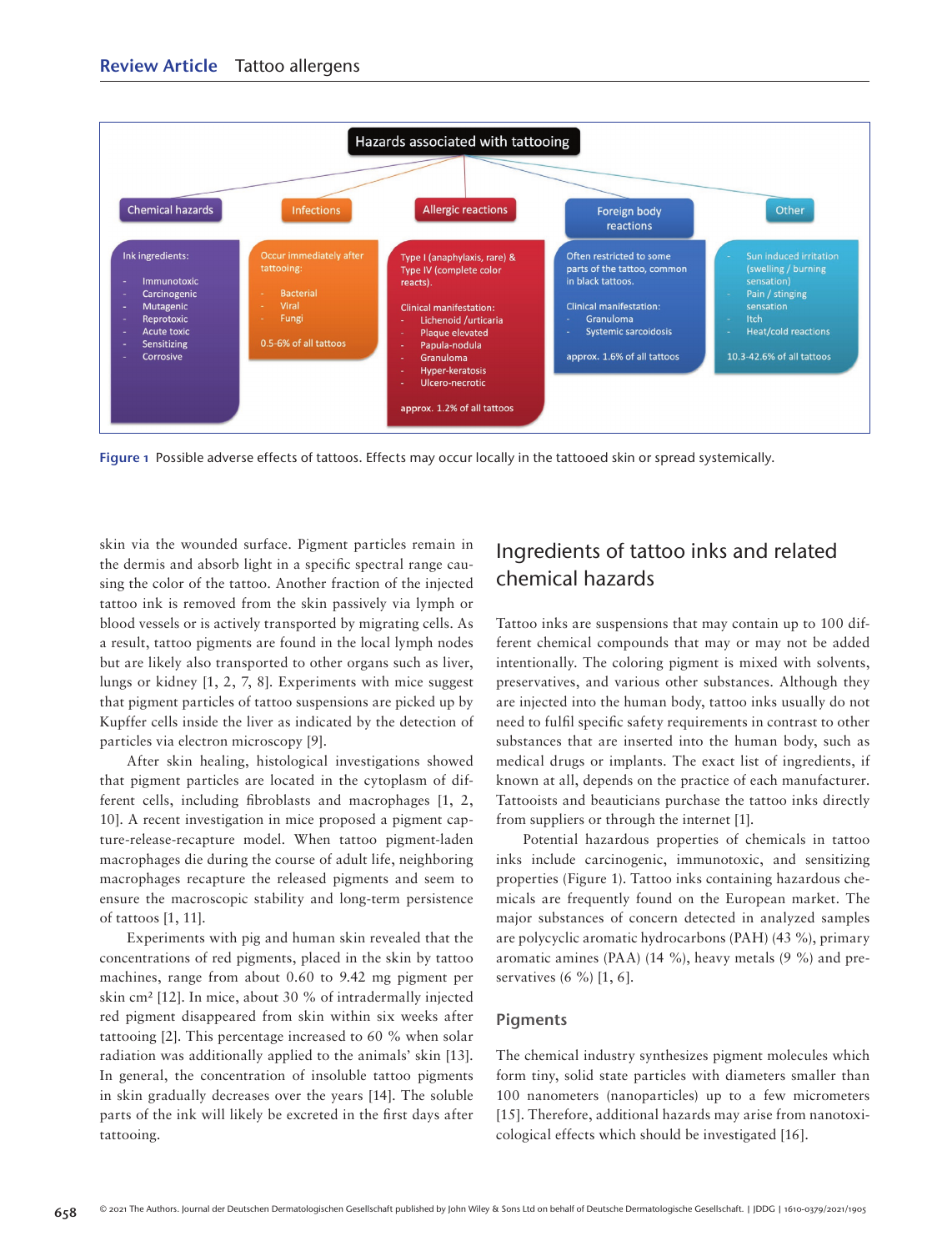Tattoo pigments are frequently also called dyes, but the term "dyes" should be not be used since dyes are water-soluble and would not allow permanent skin decoration. The permanence of a tattoo in the skin is achieved by using insoluble pigments.

Pigments are usually sold as powder to the ink manufacturers. Wholesalers bypass a small amount of these industrial pigments as ready-to-use ink products directly to tattooists. To achieve the respective color, tattoo inks may contain different inorganic or organic pigments or a mixture of both.

#### Black pigments

Most black pigments are usually produced by imperfect combustion of hydrocarbons yielding soot – a mixture of black inorganic carbon particles that contain polycyclic aromatic hydrocarbon molecules (PAH). Carbon black is classified as possibly carcinogenic to humans (group 2B) by the *International Agency of Research in Cancer* (IARC) [2, 17]. This evaluation is based on the increased occurrence of lung cancer upon particle inhalation or the increased incidence of skin cancer from carbon black extracts in animal models. The latter leads to the assumption that especially impurities cause the observed carcinogenic properties. Up to 201 μg PAH per g ink were found in different commercially available black tattoo inks which is far more than the currently proposed limit of 0.5 μg PAH per g tattoo ink by the European Union [18]. PAH occur freely in the ink suspension or attached to the surface of carbon black particles [2]. PAH are metabolically activated to their respective diol-epoxides, which can bind DNA and lead to mutagenicity, resulting not only in carcinogenicity but also in effects on lymphocyte activation and macrophage differentiation [19–21].

#### White pigments

Titanium dioxide is an effective opacifier that is usually applied in white inks and for changing the color strength of other tattoo pigments [22]. Titanium dioxide occurs in rutile, anatase, and brookite crystal structures, but only the first two are being used as pigments. However, titanium dioxide, particularly as anatase, exhibits photocatalytic activity under ultraviolet irradiation generating reactive oxygen species, not radical. In 2010, the IARC classified titanium dioxide as group 2B carcinogen by inhalation meaning it is possibly carcinogenic to humans [1, 17]. The mechanism of carcinogenicity is thought be a so-called over-load effect when the concentration reaches a level where the particles can no longer be sufficiently cleared from the lungs. This effect is therefore unlikely to occur in other organs, such as skin.

#### Colored inorganic pigments

Most colored inorganic pigments are based on iron oxides in the colors yellow (FeO(OH)), red (Fe<sub>2</sub>O<sub>3</sub>), and black (Fe<sub>3</sub>O<sub>4</sub>). Since iron ore often contains heavy metals such as nickel, these display common impurities of iron oxide pigments. Nickel compounds are classified as carcinogens by the IARC [23].

Another group of pigments is based on heavy metals such as cadmium sulfide (CdS, yellow), mercury sulfide (HgS, red), chromium oxide  $(Cr, O<sub>3</sub>)$ , green), or cobalt spinel  $(CoAl<sub>2</sub>O<sub>4</sub>$ , blue) [6]. The IARC classified these heavy metals as group 1 (carcinogenic to humans: chromium(VI), cadmium and cadmium compounds) or group 2B (organic-mercury compounds) carcinogens. The use of heavy metal-based pigments declined due to their hazardous nature.

In the European alert system for dangerous goods (RAPEX), 28 % of tattoo inks showed heavy metal contents above the threshold values defined in the *Council of Europe Resolution (CoE ResAP) (2008)1* on requirements and criteria for the safety of tattoos and permanent make-up [24]. Alerts were related in particular due to the presence of arsenic, barium, cadmium, chromium(VI), copper, lead, zinc, and nickel. In addition to toxic and mutagenic effects, some metals (nickel, mercury, chromium, and cobalt) might act as allergens eliciting cutaneous or systemic contact allergies [25]. Nickel, cobalt, and chromium are among the most common sensitizers with positive patch test reactions in about 18 %, 6 % and 3 % of patients in Europe, respectively [26].

#### Organic pigments

Nowadays, more than 80 % of the colored tattoo inks contain industrial organic pigments [1, 6, 22]. Organic pigments provide a huge variety of colors spanning the whole rainbow. Such pigments exhibit a strong light absorption yielding high color strength and brilliance in the skin which likely is the major reason for their application in tattoos. The polycyclic pigments are generally condensed aromatic or heterocyclic ring systems. Two important examples of heterocyclic pigments are phthalocyanine (green, blue) and quinacridone pigments (bluish red, pink, violet) [1, 22]. However, another group, the azo pigments, are still most commonly used. They span the yellow to red color range and are composed of condensed aromatic amines, which are often carcinogens or sensitizers. The synthesis of such pigments requires complex chemical processes in which also rosins, polymers, and surfactants might be added to adjust their size and dispersion properties. The resulting pigment may contain different educts, by-products, and other non-specified compounds. Due to their use during synthesis, PAA are the most important contaminants of organic pigments and their concentration is highest in inks containing azo pigments. Primary aromatic amines represent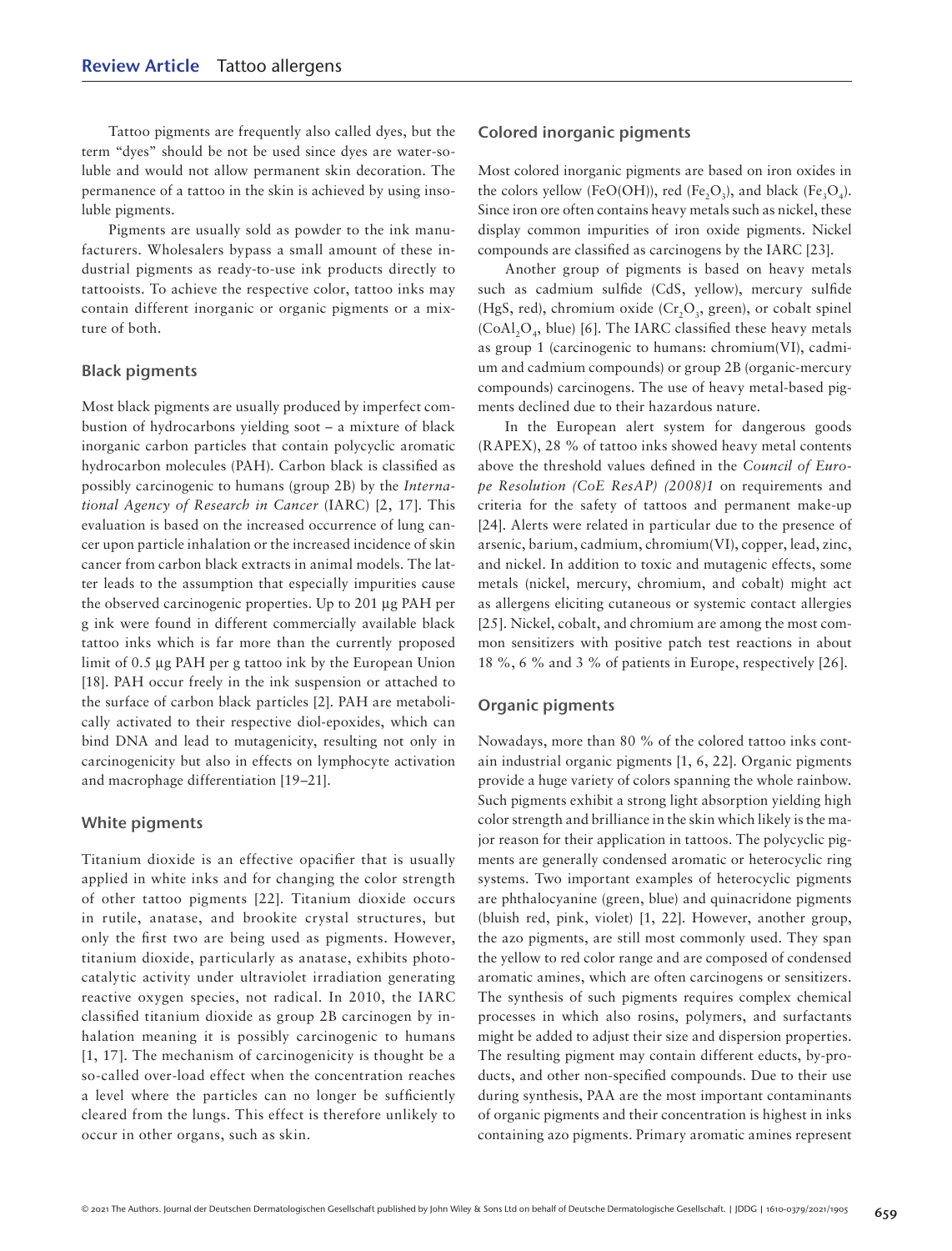either impurities of these inks (free aromatic amines) or degradation products after sunlight or laser irradiation [27]. Since some of these amines are classified as carcinogenic, mutagenic or reprotoxic substances they must neither be present nor released from azo pigments in tattoo and PMU products [1, 24].

### Light exposed pigments and influence of laser treatment on tattoos

One important mechanism for the disintegration of particles in tattooed skin is the light induced decomposition of pigments molecules. It may continuously occur whenever tattooed skin is exposed to light sources emitting wavelengths which can be absorbed by the pigment molecules [27]. Laser treatment of tattoos is frequently performed by dermatologists in daily practice. When exposed to laser light during tattoo removal, an additional process may occur: the tattoo pigment particles may be fragmented to smaller pieces. Hitherto, the mechanisms of action have been assumed to involve heat production in the tattoo particle from absorbed light energy. Due to the high light intensity and short pulse durations applied, the heating of pigment particles is very rapid, yielding high local temperatures of up to several hundred degrees. The subsequent rapid thermal expansion causes fragmentation of the particles, accompanied by shock waves [28]. In addition, the heating and fragmentation of pigment particles may lead to cleavage of chemical bonds within the pigment molecule, producing new chemical compounds within the skin [1]. The release of hazardous decomposition products such as benzene and carcinogenic aromatic amines was reported by us and others after sunlight and/or laser irradiation [13, 29, 30].

#### Other ingredients

Tattooing pigment powder is almost impossible, so the pigment must be added to a fluid medium. However, pigment particles are insoluble in water and therefore require dispersion in aqueous or alcoholic solvents with the help of emulsifiers, binders (e.g. polyvinylpyrrolidone, polyethylene glycol) and thickening agents to avoid particle sedimentation [1, 6]. In addition, antifoam agents are added to avoid foam production while shaking the suspension (e.g. polydimethylsiloxane). The concentration of pigments in tattoo ink suspensions is usually between 10–30 % by volume [1].

A study from 2011 revealed that tattoo inks may contain substances like the sensitizer dibutyl phthalate, the genotoxin hexachloro-1,3-butadiene, or 9-fluorenone [31]. 9-Fluorenone is cytotoxic, generating reactive oxygen species upon light exposure [1].

In Switzerland, preservatives banned for use in cosmetics were found in up to 18 % of tattoo samples tested [32]. Among these banned substances were 1,2-benzisothiazol-3[*2H*]-one, 2-octyl-4-isothiazolin-3-one, phenol, and even the carcinogen formaldehyde [1]. Isothiazolinones are strong allergens and have a high rate of sensitization in the European population [26]. Other cases also indicate that shellac, a commonly used binder in tattoo inks, may provoke allergic reactions [33].

Furthermore, *N*-nitrosamines were found in the samples [32]. *N*-nitrosamines are impurities formed by the reaction of secondary amines with nitrite. Many *N*-nitrosamines are carcinogenic even in small concentrations which has been proven in animal testing [1, 7].

Recently, the deposition of metal debris from the tattoo needle in skin and local lymph nodes has been reported [34]. Since the tattoo needles contain high amounts of nickel and chromium, the metal debris may pose an additional risk for sensitization or allergy formation.

### Adverse skin reactions to tattoos

Starting with the placement of a tattoo, a range of adverse reactions can affect human health (Figure 1). Adverse reactions may be localized in the skin or involve other organs of the body and can develop within a wide time range from immediately after tattooing to years or even decades later.

#### Prolonged wound healing

Tattooing leaves the skin littered with numerous holes reaching through the epidermis roughly into the mid of the dermis. The depth of the holes varies depending on the technique of the tattoo artist and the equipment used. The width of a hole depends on the tattoo needles, which frequently show diameters of 0.2 to 0.4 mm and which are assorted in bundles of up to 50 single needles. After skin injury, wound healing starts immediately to restore skin integrity.

The process of normal wound healing is divided into different phases [35]. After hemostasis, the immediate inflammatory phase lasts up to three days. Neutrophils are the first immune cells that infiltrate wounded tissues, arriving in large numbers in response to damage-associated molecular patterns (DAMPs) released from injured and necrotic cells. The neutrophils release different cytokines, chemokines, and growth factors that signal through wound-associated immune cells and epithelial cells to promote healing [36]. Neutrophils prevent infection by eradicating microbes that entered the skin.

Subsequent recruitment of circulating monocytes into sites of tissue damage occurs. Monocyte-derived macrophages or dendritic cells manage tissue repair, regulate angiogenesis, clear cellular debris, and recruit additional immune cells [36]. This late inflammation phase lasts up to ten days with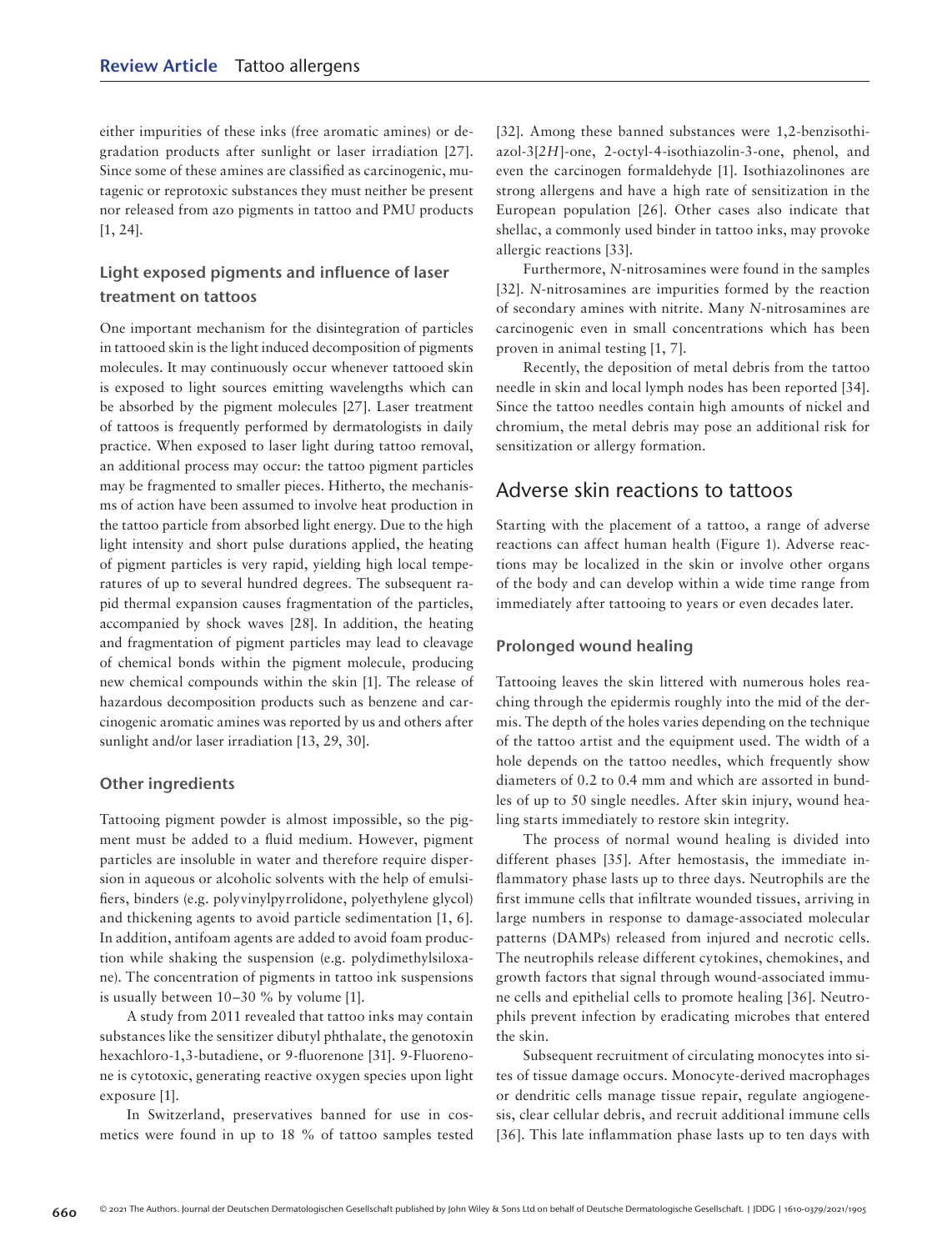macrophages contributing to wound repair and tissue remodeling by clearing apoptotic neutrophils [37]. Such a milieu could be affected in the presence of tattoo inks, leading to an altered immune response in tattooed skin areas and a changed process of wound healing.

Skin also contains tissue-resident macrophages which are non-migratory and respond to injury or infection by sensing DAMPs [36]. Langerhans cells of the epidermis and other antigen presenting cell types may internalize antigens from the ink and migrate to lymph nodes in which these are then presented to T cells.

At last, re-epithelialization is an important step because it restores the barrier function of the skin [36]. When surgical wounds of specific depths were created in pig skin, re-epithelialization started from residual appendage structures [38]. After recovery of the skin barrier, the remodeling phase for rebuilding normal skin structures may last several months.

In conclusion, the wound healing of skin is an effective but complex process that is orchestrated by immune cells whose functions critically depend on the microenvironment in the wound. In contrast to medical procedures such as use of injection needles, microneedling, or ablative laser treatments, small tattoo wounds are filled with various cytotoxic chemicals from the ink. Unfortunately, there is a lack of studies on whether and to which extent tattoo inks might hamper normal wound healing after tattooing. Itching, crusts, and delayed wound healing are frequently reported in surveys, indicating that irritants, sensitizers or even microorganisms may disturb this process [39].

#### Infections

Tattooing produces numerous holes in skin facilitating the entry of microbial pathogens. Consequently, mild-to-moderate superficial skin infections may occur that should be easily treatable. Pathogens dumped into deeper skin layers can cause more severe infections requiring a more extensive medical treatment. Should pathogens enter blood vessels, systemic infections may result [40]. The severity of an infection depends on the virulence of the pathogen, the immune status of the person being tattooed, and underlying diseases [41].

A recent review summarized 67 cases of local skin infections and systemic complications with bacteria such as *Corynebacterium diphtheriae*, *Pseudomonas aeruginosa*, or *Staphylococcus aureus*, that were published between 1984 and 2015 [41]. Another review searched the literature from 1991 to 2011 and listed 13 publications reporting viral infections including vulgar warts or hepatitis C as well as 25 publications reporting bacterial infections with, for example, *Mycobacterium tuberculosis*, *Mycobacterium leprae*, nontuberculous mycobacteria, or community-associated methicillin-resistant *Staphylococcus aureus* (MRSA) [42]. In 2017, a case of death after septic shock was reported that was caused by a *Vibrio vulnificus* infection after bathing in seawater with a fresh tattoo [43].

Sources for microbial pathogens include the own skin surface of tattooed individuals, hands and equipment of the tattooists, and an unhygienic handling of the skin after tattooing. Another source are tattoo inks of which up to 11 % are contaminated with microorganisms [6]. Hence, even if a tattoo reaction only occurs in one color and thus points to an allergy, microbial infections should always be ruled out.

#### Non-allergic inflammatory reactions

From time to time, tattoos are associated with the development of long-term local immune responses manifesting as granulomatous and pseudolymphomatous reactions with the majority being foreign-body granulomas (Figures 1, 2a) [44]. However, granulomatous lesions in a tattoo can be a



Figure 2 Common adverse tattoo reactions. Granulomatous reaction in a black tattoo (a). Type IV hypersensitivity tattoo reaction in the red colored part of a tattoo presenting as a plaque-like reaction (b).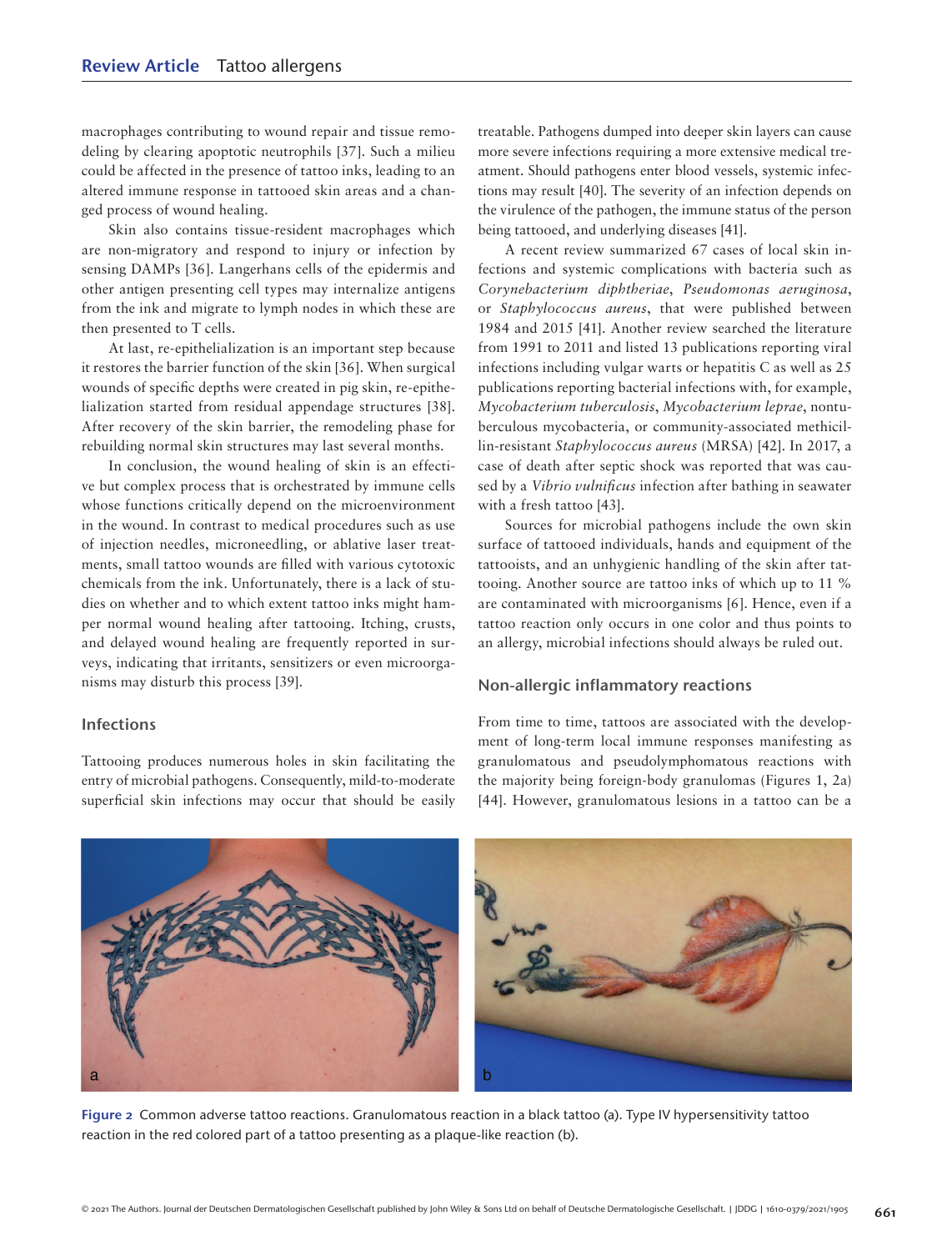manifestation of systemic sarcoidosis affecting the lungs and eyes (uveitis) [44–46].

Cutaneous pseudolymphoma represents a variable group of benign reactive T or B cell lymphoproliferative processes simulating cutaneous lymphoma both clinically and histologically. The pathogenesis of this disease is still unknown, but since 1903 tattoos have been reported to be associated with these reactions [44, 47].

Furthermore, tattooing can trigger certain dermatoses on the tattooed skin (isomorphic phenomenon of Koebner), including psoriasis, lichen planus, cutaneous lupus erythematous, and pyoderma gangraenosum [48, 49].

#### Allergic reactions

While their diagnosis remains difficult, allergic reactions to tattoos have been reported with varying degrees of diagnostic evidence.

#### Antibody-mediated tattoo reactions

Only few studies suggest a role for antibodies in chemicalinduced hypersensitivity reactions [50]. Regarding tattoos, rare cases that likely involve antibody-mediated reactions have been reported [51–53]. A first case in the recent medical literature describes a 30-year-old woman with a color tattoo made in 1993 and a black tattoo made in 1999 [51]. One month after the last tattoo, additional color was added and twelve hours later she began to experience a "burning" sensation, which evolved into hives covering multiple areas of her body. The patient was subsequently skin prick tested to 13 different ink colors and was positive to two of them, a purple and a blue ink, indicative of an IgE-mediated hypersensitivity [44].

A second patient without any known allergies experienced anaphylaxis six hours after application of a second tattoo, which began with swelling and redness on multiple body sites [52]. A third case of delayed anaphylaxis occurred after laser treatment for tattoo removal [53]. This patient had an allergic cutaneous reaction at a distant, untreated tattoo after the first laser treatment followed by an anaphylactic episode three days after the second laser treatment.

#### Type IV hypersensitivity reactions

Allergic reactions to tattoos are mainly thought to be mediated by T cells, classified as delayed type IV hypersensitivity reactions according to Gell's and Coombs' historic classification. With their T-cell receptor (TCR), T cells likely recognize epitopes of chemically modified self-antigens formed in a process called haptenization. Haptenization has been especially described in the context of topical chemical exposure

triggering allergic contact dermatitis (ACD) or drug exposure (drug hypersensitivity) [54, 55]. Both CD4+ and CD8+ T cells seem to be involved [56, 57].

The development of a type IV hypersensitivity reaction is usually separated into a sensitization phase and an elicitation phase. During the sensitization phase, dendritic cells migrate to draining lymph nodes and prime specific naïve T cells that proliferate and differentiate into circulatory and tissue-resident effector and memory populations [58, 59]. Dendritic cell migration and maturation may be triggered by the chemical allergen itself (sterile inflammation) or by concomitant heterologous immune stimulation [55]. During the elicitation phase, T cells initiate and orchestrate the inflammatory reaction involving various effector molecules, immune and other cells [59–61].

Typically, ACD manifests within approximately 1–3 days after topical chemical contact and ceases after removal of the culprit allergen. In tattoos, however, the potential allergen may be permanently present which can pose serious problems, for instance by inducing chronicity of the inflammation. The timing with which delayed-type hypersensitivity reactions occur may vary from shortly after tattoo application up to several years later [2]. Partly, this depends on whether the individual is already sensitized to a specific compound. Additionally, some allergens require metabolism, degradation or the presence additional (heterologous) immune stimulation to initiate sensitization.

The clinical patterns normally associated with allergic reactions are papulonodular, plaque-like, lichenoid, hyperkeratotic or ulceronecrotic (Figure 2b). The clinical picture also includes contact urticaria-like reactions or photo-allergic reactions [62]. Concomitant reactions in older, red-colored tattoos may be triggered.

Usually, allergic reactions occur locally with involvement of the entire tattooed area with the triggering color, but some authors describe cases of generalized rashes or eczemas, especially in previously sensitized patients. These reactions appear early (within 1–2 days after tattooing) and tend to resolve without treatment after a few weeks or months, indicating that soluble tattoo ink components may be involved. Other authors describe cases of generalized reactions upon attempting to eliminate the pigment with laser treatment and cases of photo-allergic reactions in tattoos with yellow ink containing cadmium [63, 64]. Furthermore, allergic reactions without generalized rashes can be initialized by laser treatment, and putatively by sun exposure, due to the release of sensitizers [65–67]. This so-called photoallergy should not be confused with phototoxicity which involves transient reactions during exposure of the tattoo to sunlight [68].

In some rare cases, putative allergic reactions occurring in a tattoo may also be triggered by implant materials [69, 70]. These reactions resolve with the removal of the implant.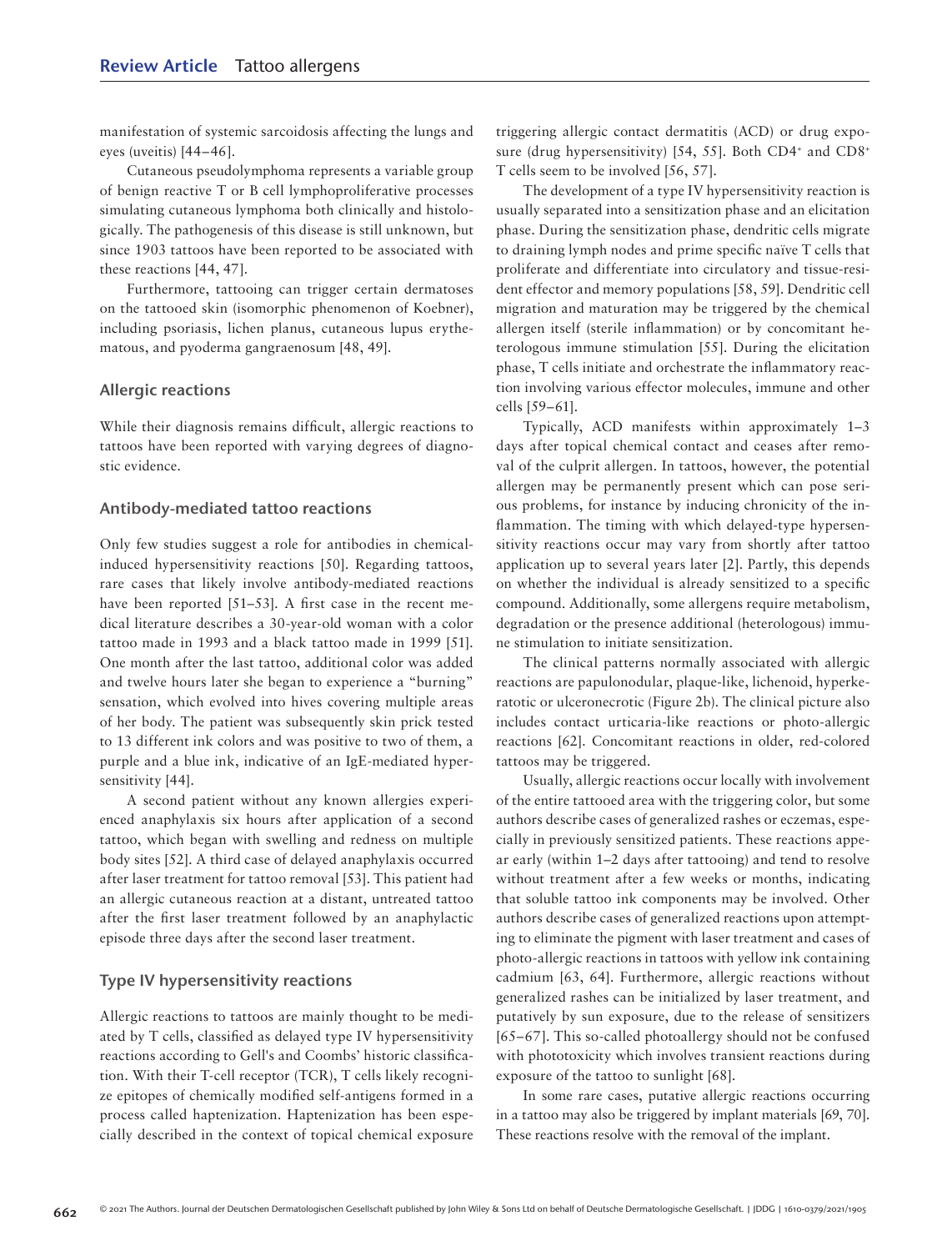The majority of chronic tattoo reactions are associated with red or reddish colors, for example pink, orange, violet and bordeaux [39, 42, 71]. Azo pigments were the most frequent pigments identified in skin biopsies of tattoo allergy patients with reddish colors [72].

Differential diagnosis of a type IV hypersensitivity toward a tattoo should always consider other late reactions such as granulomatous foreign body reactions, systemic diseases (for example sarcoidosis or connective tissue disease), microbial infections, and pseudo-lymphomatoid reactions.

### Tattoos, medication, and (auto)immune reactions

Adverse reactions at the site of a tattoo can also occur after systemic drug treatment for different unrelated indications. Swelling, granuloma formation and pain in tattoos have been reported after treatment with BRAF and MEK inhibitors such as dabrafenib or trametinib for malignant melanomas occurring outside of the tattooed area [73]. These inhibitors prevent excessive cell growth of tumor cells but may also stimulate

autoimmunity. Additionally, granulomatous reactions in the red part of a tattoo with additional symptoms in the eyes have been reported after influenza vaccination containing thimerosal, which is a mercury-containing preservative [74]. The authors suspected an allergy elicitation by thimerosal, which induced a general inflammatory response with subsequent lung sarcoidosis and hypersensitivity to the red, organic tattoo pigment. Granuloma formation from vaccines containing thimerosal have also been reported in non-tattooed persons.

Regarding the treatment with allopurinol, contradictory findings have been published. A 34-year-old patient with multiple morbidities developed systemic eosinophilia with a prominent eruption in a tattoo after the addition of allopurinol to the list of medication. Allopurinol is known to be a cause of this drug-induced hypersensitivity syndrome. On the other hand, allopurinol is a treatment option for general and tattoo-associated granuloma and sarcoidosis – putatively by either acting as radical scavenger or by preventing the formation of foreign-body giant cells [75].

In general, drugs or diseases that affect the immune system may also trigger reactions in tattoos. For example, people



Figure 3 Potential strategy for the diagnosis of tattoo-related allergies. The clinical case history may provide information on the characteristics of the suspected allergen, for example, an association with light exposure, pigments, or soluble ink ingredients. Combined with chemical analysis, the presence of an allergen in the biopsy or ink and a positive patch test may provide a hint on the identity of the allergen. Still, the patient might be coincidentally sensitized to the substance of the positive patch test while another allergen might be causing the reaction in the skin. In vitro methods may show pathogenic T cell populations in the patient compared to non-allergic controls. Finding increased numbers of allergen-reactive T cell clones in the inflamed tattoo would almost certainly indicate a type IV hypersensitivity reaction to a substance present in the biopsy/ink. With the aid of high-throughput sequencing technologies, this would deliver proof that the skin reaction is indeed caused by the suspected substance.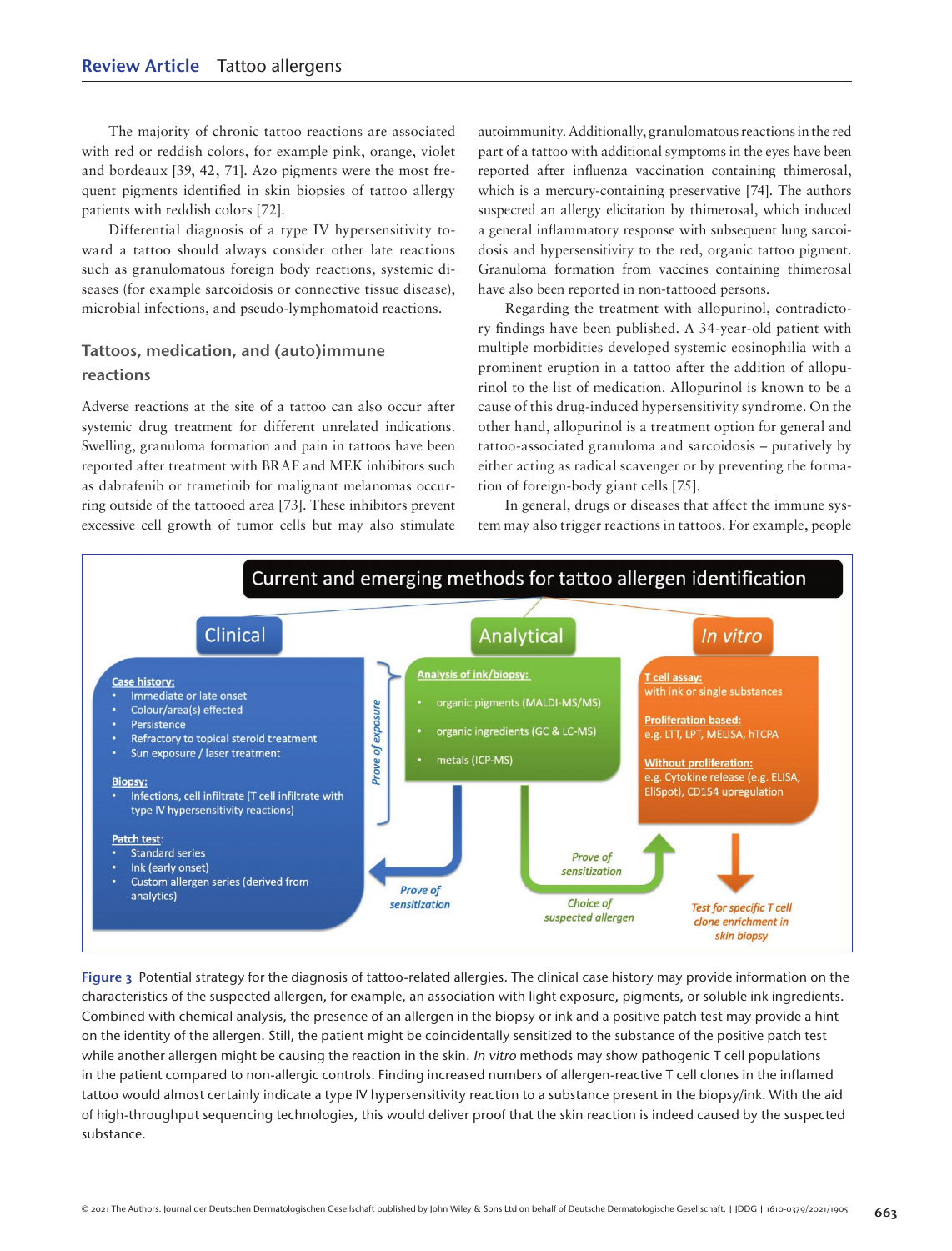infected with HIV may develop a type IV hypersensitivity reaction in tattoos after starting anti-retroviral therapy [76].

## Diagnostic tools for allergic tattoo reactions, associated challenges, and new approaches

Diagnosing allergic reactions to tattoo inks is very challenging since diagnostic tools and knowledge about culprit allergens, not to speak of relevant epitopes recognized by the involved TCR, is very limited. Current diagnostic tests and outlines for ongoing experimental research approaches for the identification of tattoo allergens are presented in Figure 3.

#### Patch testing

Patch testing is the diagnostic gold standard for ACD. It is not clear whether this test is useful for diagnosing delayed-type hypersensitivity reactions provoked by allergens such as tattoo ingredients that are inoculated into the dermis. Theoretically, an intradermal test would be a more specific diagnostic tool for these reactions since it would more closely resemble the *in vivo* situation, but it is not free of risk. The applied pigments may permanently remain in the dermis after the test and chronic reactions could be triggered. As a consequence, performing these tests is considered neither appropriate nor ethical [77].

In order to investigate contact allergies to tattoo pigments, a new test block was recently introduced by the *Deutsche Kontaktallergiegruppe* (block 47). This block contains 24 substances, e.g. o-phenylphenol, iron(II) sulfate and shellac [78]. As only few studies reflect the utility of patch testing in this situation, it is not completely clear which allergens should be included in specific patch tests. Many published articles only report single clinical cases with positive patch test results and very few combine it with adequate clinical and analytical correlation.

In 2014, Serup et al. performed a patch test study of 90 patients with tattoo reactions [71]. The general outcome of the study showed that patients with reactions in their tattoos presented mainly negative or inconsistent results when patch tested with common allergens, textile dyes, problematic tattoo inks, and even individual culprit inks, if available [71]. However, if the ink was obtained weeks or months after tattooing, there is a fair chance that the product lot or composition had changed. Negative patch test results also indicate that most allergens causing tattoo reactions are formed inside the dermis, which can be slow and may require weeks, months, or years [71]. In a recent study, 37 % of allergic reactions occurred during the first month after tattooing leaving a majority of 63 % to late reactions [72]. This indicates that at least some allergens may already be present in the ink. For tattoo hypersensitivity reactions with a late onset, external factors, especially light inducing photochemical cleavage of tattoo pigments *in situ* in the skin, may contribute to allergen formation from pre-haptens or pro-haptens [27, 68, 71, 79].

The downside of patch testing is that it can only provide a correlation between sensitization and a substance the patient had contact with, for instance, nickel sensitization correlating with nickel in a tattoo ink. Patch tests are accompanied with the uncertainty that other substances that were also present in the tattoo ink may have been the main reason for the allergic reaction. They are therefore no incontrovertible proof for a causal finding.

#### Skin biopsy

Combining clinical aspects and histological findings from skin biopsies can help clinicians to exclude serious entities such as cutaneous infections by atypical microorganisms, systemic diseases, or lymphomatous tumor infiltrations [49]. Additionally, biopsies can prove that mononuclear cell infiltrates, for example T cells, persist in a pattern consistent with those observed in ACD. However, such histologic patterns are not definite and may also represent, for instance, irritant contact dermatitis. In 2015, Høgsberg et al. investigated 19 biopsies from chronic tattoo reactions to red pigment or mixtures or nuances of red [80]. The predominant histological pattern was interface dermatitis with increased counts of T cells and Langerhans cells which fits with delayed-type hypersensitivity reactions.

#### Biopsy and ink analysis

The diagnosis of allergens is particularly difficult regarding tattoo inks. As stated above, tattoo inks are complex mixtures of insoluble pigments with solvents, thickening agents, surfactants, preservatives, and other impurities or additives. In temporary and early-onset allergic reactions, soluble compounds in the tattoo ink may play a role. In these cases, the ink of the patient might give positive results in a patch test [65]. With later tattoo reactions – sometimes occurring years after tattooing – only substances still residing in the skin can trigger the allergy. In terms of pigment-derived allergens, the suspects are most likely metals, organic impurities, or decomposition products of organic pigments as well as metabolites thereof. To affirm an allergen, it is necessary to prove that the patient was exposed to this substance and is being sensitized against it. This can be done by analyzing a skin biopsy from the tattoo or the used ink. The latter is quite unreliable, especially with late onset allergies occurring months or years after tattooing with the original ink not being traceable or having an altered composition in the meantime. Past investigations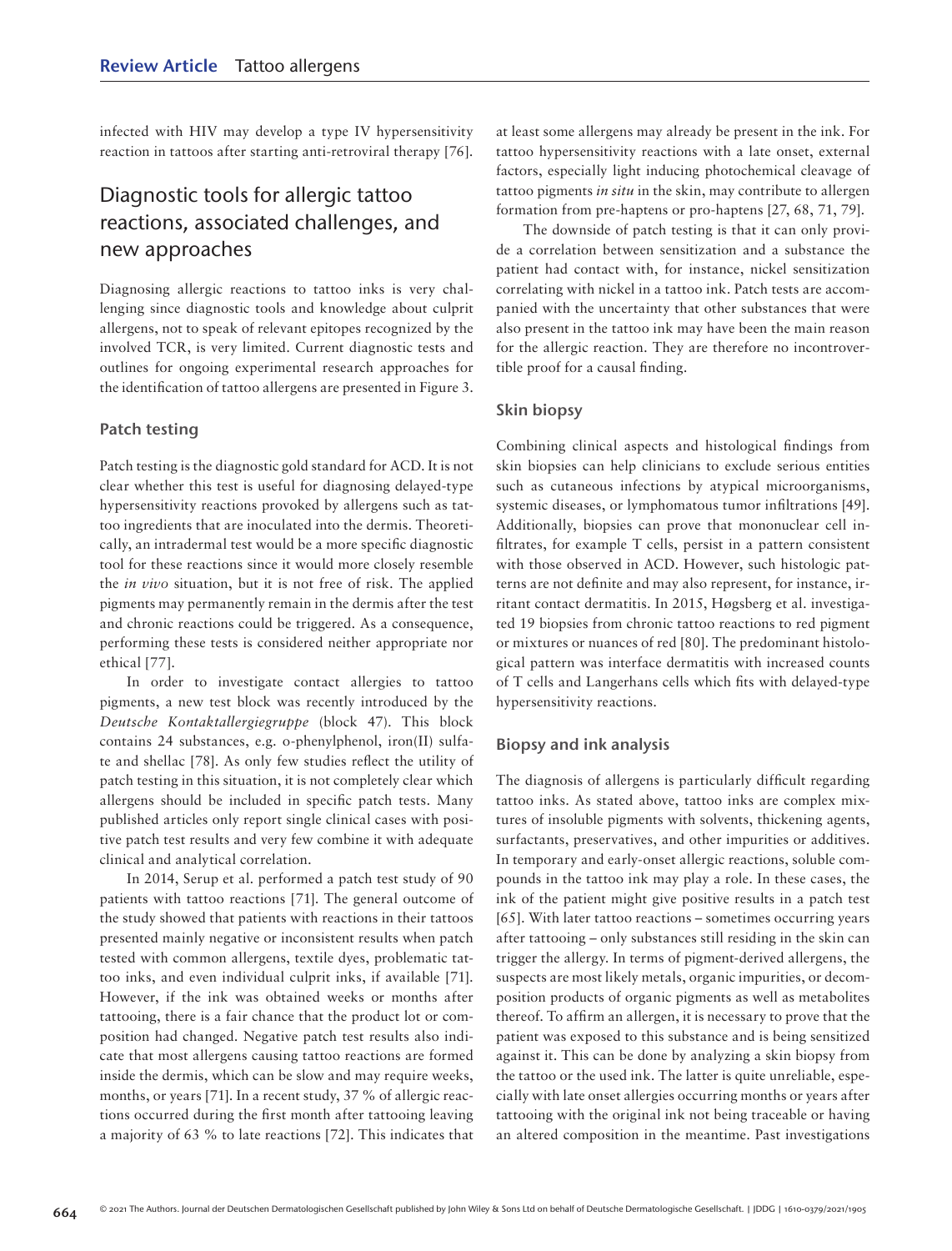identified the metals chromium, mercury, cobalt, and nickel as likely causes of allergic tattoo reactions correlating a patch test with chemical analysis of skin biopsies [81–84]. These metals can be frequently found in inorganic pigments. The analysis of metals in skin biopsies or ink is comparably easy and standard patch test preparations exist.

With organic pigments, many structural variations can be created by chemical synthesis and might also be in use for tattooing. To date, about 104 organic pigments are known to be used in tattoo inks [85]. Without knowing the exact identity of the pigment embedded in a patient's skin, diagnostics of the underlying allergen compares to searching for a needle in a haystack.

Pigment analytics from biological tissue or inks has so far been carried out with high-performance liquid chromatography (HPLC) techniques [86] or matrix-assisted laser desorption/ionization mass spectrometry (MALDI-MS) [87, 88]. HPLC methods are very much limited by the solubility of the pigments but can provide quantitative data. Only a limited amount of pigments is soluble in standard organic solvents used for HPLC analysis. MALDI-MS analysis is easily applicable to a wide range of pigments but detection limits are in the range of percentages and vary for each pigment. MALDI was proven suitable for the detection of visible amounts of pigments – such as those present in tattooed skin – in a study analyzing the pigments in 104 skin biopsies of allergic tattoo patients [72]. Here, the inks collected from the tattoo artists did not always match the pigments found in the skin of the patients.

Although the pigments suspected to cause tattoo allergies can be narrowed down by chemical analysis, possible descendent sensitizing decomposition products of these pigments as well as by-products or polymers used during their synthesis may also play a role in allergy development. For most of these substances, no standard patch test formulations exist to prove that the patient is sensitized against it. If the pigment in the patient's skin is known beforehand, a specific set of substances may be tested (Figure 3).

### Detection of allergen-specific T cell responses in vitro

T cell responses to suspected tattoo allergens may be analyzed *in vitro* similar to other chemical sensitizers triggering ACD. For the development of such tests, several challenges have to be overcome. Firstly, relevant allergen-induced antigens need to be formed which are recognized by specific T cells.

Generally, knowledge on how chemicals induce T cell responses is still extremely limited [54, 55, 89]. Parkinson et al. showed for a few sensitizers that high and low abundant proteins may become modified [90] while their respective importance for T cell epitope formation remains unknown. Likely, T cells recognize allergen-modified peptides presented by major histocompatibility complex (MHC) molecules of antigen-presenting cells besides other possible mechanisms [91, 92]. This has been illustrated for the experimental model allergen 2,4,6-trinitrobenzenesulfonic acid (TNBS). This model antigen was recognized by CD8+ T cells mainly if attached to a lysine at position 4 of an MHC-presented peptide in a murine contact hypersensitivity model [93]. Alternatively, chemicals may bind non-covalently to the TCR-peptide-MHC interface, termed "pharmacological interaction" in case of drugs, which sometimes occurs in a HLA allele-restricted manner [54, 94].

The importance of the different possible epitopes in the allergic immune response remains unknown and the formation of the correct epitopes can hardly be controlled by *in vitro* assays. As a pragmatic solution, antigen presenting cells and T cells from blood are incubated with chemically modified proteins or peptides. Alternatively, chemicals are added directly into the medium of the coculture [93, 95]. Since TCRs are both highly specific but also cross-reactive [96], T cell *in vitro* tests may work even if epitopes formed with skin peptides are missing.

The detection of rare activated T cells in a plethora of irrelevant bystander cells is difficult. Every individual has over 100 million mainly unique T cell clonotypes with only few being specific for a given epitope [97]. To detect rare allergen-specific T cells in blood, most labs use proliferation-based methods, for instance the lymphocyte proliferation or transformation tests LPT/LTT, the memory lymphocyte immunostimulation assays MELISA, or the human T cell priming assays hTCPA [57, 98]. To facilitate proliferation, cytokine skewing cocktails may be added or regulatory T cells may be depleted [99, 100]. Non-proliferation-based methods usually detect cytokines, for instance via enzyme-linked immunosorbent or spot assays (ELISA and ELISpot). Except for priming assays, these approaches only detect memory T cells that proliferate or express the respective cytokines. Naïve T cells and less proliferative or non-cytokine-producing memory cells are not detected, an issue that may introduce bias.

Recently, a new method providing fast and comprehensive access to antigen-specific naïve and memory CD4<sup>+</sup> T cells has been published, which is based on induced CD154 (CD40L) expression a few hours after *in vitro* stimulation [101, 102]. We and others started to adopt this method to detect, for example, nickel-specific or β-lactam-antibioticspecific T cells [103, 104]. With those T cell assays, increased percentages of specific activated T cells after treatment with chemicals can be detected.

For a test to be diagnostic, the analysis of non-allergic control individuals is mandatory. For example, in case of *p*-phenylenediamine (PPD)-induced allergy, T cell proliferation was found increased in allergic individuals [95].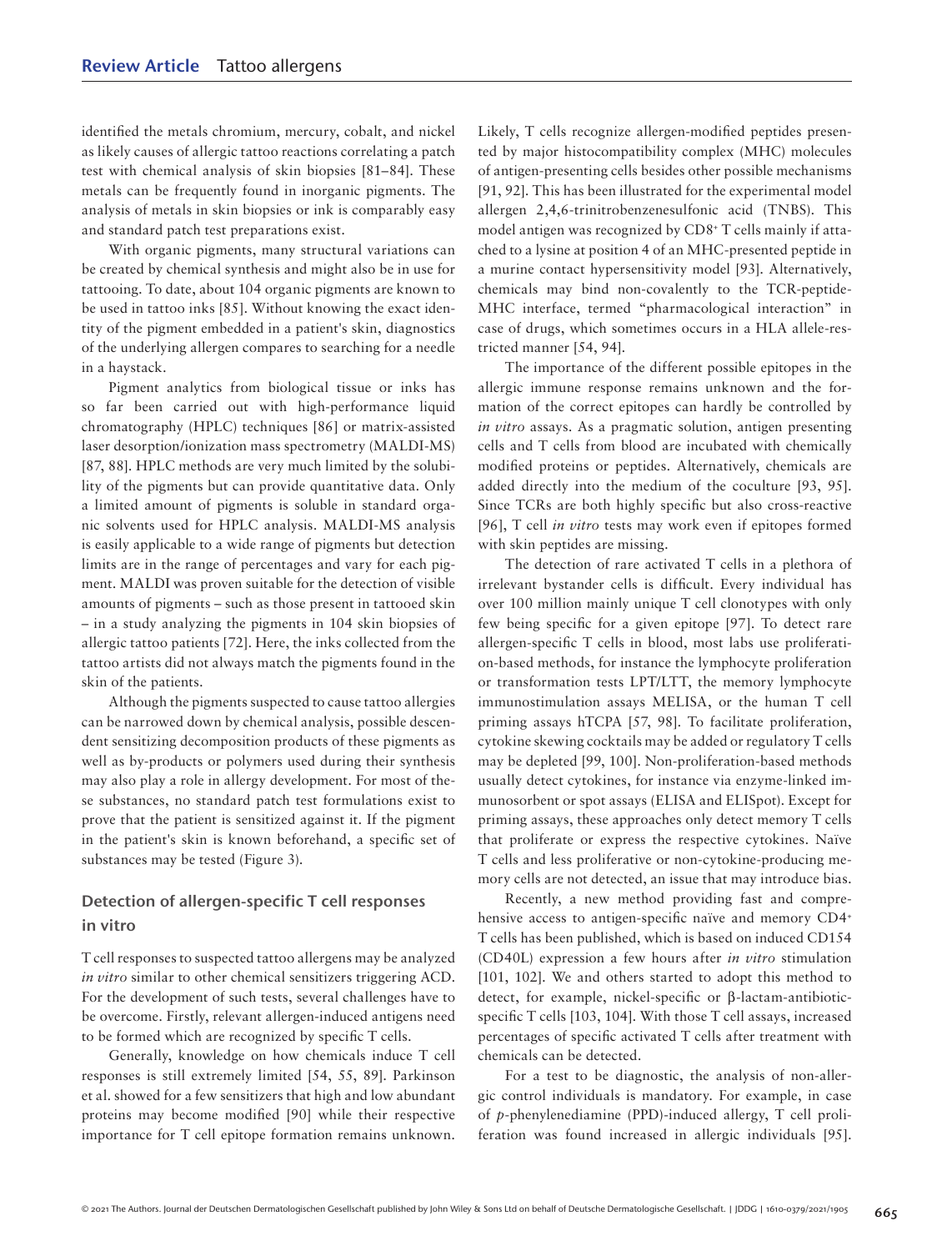In contrast, the oxidation product of PPD, the so-called Bandrowski's base, induced proliferation in allergic and non-allergic individuals and is thus not suitable for allergy detection [95]. In case of nickel, activation of many CD4+ T cells has been observed already in non-allergic donors, which we found to be due to the activation of T cells carrying a TCR with a TRAV9-2 gene segment or a CDR3 histidine [57, 104]. This activation was still topped by donors with acute nickel ACD and may therefore be used to identify some allergic patients as an alternative to patch tests in the future. Additionally, advances in high-throughput sequencing technologies may be further exploited to link antigen-specific T cell clonotypes identified in blood to those in inflamed skin [58]. An overlap of T cells from the blood reactive to the antigen with a local enrichment of these cells in the inflamed skin can causally link suspected tattoo allergens with allergic symptoms, which is not possible with patch tests.

Results from previous analytics and patch tests may help in selection of suspected chemical allergens for *in vitro* assays and sequencing approaches to achieve a causal proof for the allergen in the skin (Figure 3).

## Treatment of cutaneous reactions to tattoo inks

Clinical complications toward tattoos can be managed with different strategies [44, 105]. Treatment measures may span from conservative to invasive procedures and depend on the severity and location of the lesions. A conservative treatment may include topical, oral, and/or intralesional steroids, oral anti-histamines, and protection of the tattoo from sunlight [49, 71].

Invasive methods may permanently damage the skin by scar formation. They include cryotherapy, electrosurgery, surgical excision, dermabrasion, chemical destruction via acid, or ablation with a non-Q-switched carbon dioxide laser. Q-switched laser therapy is not indicated when tattoos show signs of an allergic reaction, because the therapy itself can initiate or worsen hypersensitivity reactions. Probably, these reactions originate from the laser, which destroys the pigment-containing cells, resulting in the pigment becoming extracellular [44, 71]. The immune system may recognize allergen-induced epitopes after hapten formation from the released pigments or its breakdown products [106].

### Conclusions and recommendations

Depending on its size, several grams of tattoo ink consisting of various chemical compounds are injected into the skin while applying a tattoo. Causes of the systemic effects of tattoo inks mainly remain unclear to date. Furthermore, many presentations of cutaneous reactions to tattoo inks, including allergic reactions, have been reported in the literature. It is very important for physicians to be aware of these reactions and of the possibility of eliciting further reactions through treatment with lasers or other modalities. We highly recommend pharmacological, toxicological, and epidemiological studies to clarify the possible impact of tattooing on human health.

To shed light on the matter, a collaboration between the *German Federal Institute for Risk Assessment* (BfR) in Berlin and the *Department of Dermatology of the University of Regensburg* was established. Our team develops new methods for the detection of hypersensitivity reactions in tattoos assisted by chemical analysis of tattoo allergens. Our goal is to improve diagnostics in cutaneous tattoo reactions and to enable risk assessment of potential allergens in tattoo inks that should be banned from the market. Data on patients with tattoo allergies are collected at the Department of Dermatology, University Hospital Regensburg, for subsequent analysis of the pigments in the skin and identification of the allergen via custom patch tests and potentially, by T cell assays.

## Acknowledgements

Open access funding enabled and organized by Projekt DEAL.

Correspondence to

Katharina T. Weiß, MD Department of Dermatology and Allergology University Hospital Regensburg

Franz-Josef-Strauß-Allee 11 93053 Regensburg Germany

E-mail: mailto.katharina.weiss@ukr.de

#### References

- 1 Bäumler W. Chemical hazard of tattoo colorants. Presse Med 2020; 49: 104046.
- 2 Bäumler W. Absorption, distribution, metabolism and excretion of tattoo colorants and ingredients in mouse and man: the known and the unknown. Curr Probl Dermatol 2015; 48: 176–84.
- 3 Borkenhagen A, Brähler E. Verbreitung von Tätowierungen, Piercing und Körperhaarentfernung in Deutschland. press release University of Leipzig: University of Leipzig, 2017.
- 4 Shannon-Missal L. Tattoo Takeover: Three in ten Americans have tattoos, and most don't stop at just one. 2016. Available from: https://theharrispoll.com [Last accessed January 04, 2021].
- 5 Klugl I, Hiller KA, Landthaler M, Bäumler W. Incidence of health problems associated with tattooed skin: a nation-wide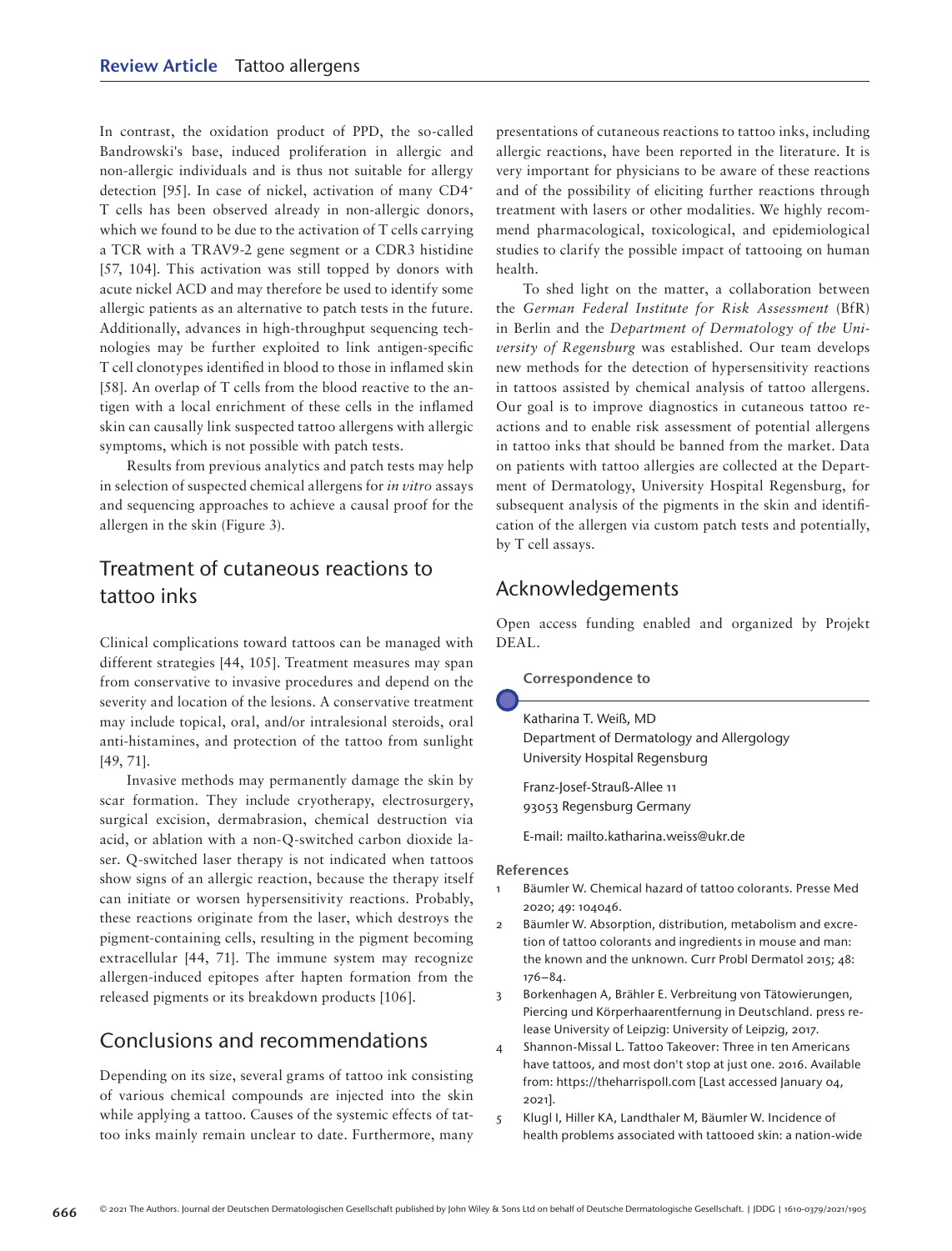survey in German-speaking countries. Dermatology 2010; 221: 43–50.

- 6 Piccinini P, Pakalin S, Contor L et al. Safety of tattoos and permanent make-up. Final report. 2016. Available from: https://ec.europa.eu/jrc/en/publication/eur-scientific-and -technical-research-reports/safety-tattoos-and-permanentmake-final-report [Last accessed January 04, 2021].
- 7 Soran A, Kanbour-Shakir A, Bas O, Bonaventura M. A tattoo pigmented node and breast cancer. Bratisl Lek Listy 2014; 115:  $311 - 2.$
- 8 Balasubramanian I, Burke JP, Condon E. Painful, pigmented lymphadenopathy secondary to decorative tattooing. Am J Emerg Med 2013; 31: 1001 e1–2.
- 9 Sepehri M, Sejersen T, Qvortrup K et al. Tattoo pigments are observed in the Kupffer cells of the liver indicating bloodborne distribution of tattoo ink. Dermatology 2017; 233: 86–93.
- 10 Ferguson JE, Andrew SM, Jones CJ, August PJ. The Q-switched neodymium:YAG laser and tattoos: a microscopic analysis of laser-tattoo interactions. Br J Dermatol 1997; 137: 405–10.
- 11 Baranska A, Shawket A, Jouve M et al. Unveiling skin macrophage dynamics explains both tattoo persistence and strenuous removal. J Exp Med 2018; 215: 1115–33.
- 12 Engel E, Santarelli F, Vasold R et al. Modern tattoos cause high concentrations of hazardous pigments in skin. Contact Dermatitis 2008; 58: 228–33.
- 13 Engel E, Vasold R, Santarelli F et al. Tattooing of skin results in transportation and light-induced decomposition of tattoo pigments–a first quantification in vivo using a mouse model. Exp Dermatol 2010; 19: 54–60.
- Lehner K, Santarelli F, Penning R et al. The decrease of pigment concentration in red tattooed skin years after tattooing. J Eur Acad Dermatol Venereol 2011; 25(11): 1340–5.
- 15 Hogsberg T, Loeschner K, Lof D, Serup J. Tattoo inks in general usage contain nanoparticles. Br J Dermatol 2011; 165: 1210–8.
- 16 Zhang M, Jin J, Chang YN et al. Toxicological properties of nanomaterials. J Nanosci Nanotechnol 2014; 14: 717–29.
- 17 IARC. Carbon black, titanium dioxide, and talc, Lyon (France), 2010.
- 18 Regensburger J, Lehner K, Maisch T et al. Tattoo inks contain polycyclic aromatic hydrocarbons that additionally generate deleterious singlet oxygen. Exp Dermatol 2010; 19: e275–81.
- 19 vanGrevenynghe J, Rion S, Le Ferrec E et al. Polycyclic aromatic hydrocarbons inhibit differentiation of human monocytes into macrophages. J Immunol 2003; 170: 2374–81.
- 20 Bizub D, Wood AW, Skalka AM. Mutagenesis of the Ha-ras oncogene in mouse skin tumors induced by polycyclic aromatic hydrocarbons. Proceedings of the National Academy of Sciences of the United States of America 1986; 83: 6048–52.
- 21 Davila DR, Romero DL, Burchiel SW. Human T cells are highly sensitive to suppression of mitogenesis by polycyclic aromatic hydrocarbons and this effect is differentially reversed by alpha-naphthoflavone. Toxicol Appl Pharmacol 1996; 139: 333–41.
- 22 Bäumler W, Eibler ET, Hohenleutner U et al. Q-switch laser and tattoo pigments: first results of the chemical and photophysical analysis of 41 compounds. Lasers Surg Med 2000; 26: 13–21.
- 23 IARC. Arsenic, metals, fibres and dusts, Lyon (France), 2012.
- 24 Europe CCo. Resolution (2008)1 on requirements and criteria for the safety of tattoos and permanent make-up. 2008. Available from: https://rm.coe.int/16805d3dc4 [Last accessed January 04, 2021].
- 25 Aquino M, Rosner G. Systemic contact dermatitis. Clin Rev Allergy Immunol 2019; 56: 9–18.
- 26 Uter W, Amario-Hita JC, Balato A et al. European Surveillance System on Contact Allergies (ESSCA): results with the European baseline series, 2013/14. J Eur Acad Dermatol Venereol 2017; 31: 1516–25.
- 27 Engel E, Spannberger A, Vasold R et al. Photochemical cleavage of a tattoo pigment by UVB radiation or natural sunlight. J Dtsch Dermatol Ges 2007; 5: 583–9.
- 28 Bäumler W, Weiss KT. Laser assisted tattoo removal state of the art and new developments. Photochem Photobiol Sci 2019; 18: 349–58.
- 29 Hering H, Sung AY, Röder N et al. Laser irradiation of organic tattoo pigments releases carcinogens with 3,3'-dichlorobenzidine inducing DNA strand breaks in human skin cells. J Invest Dermatol 2018; 138: 2687–90.
- 30 Schreiver I, Hutzler C, Laux P et al. Formation of highly toxic hydrogen cyanide upon ruby laser irradiation of the tattoo pigment phthalocyanine blue. Sci Rep 2015; 5: 12915.
- 31 Lehner K, Santarelli F, Vasold R et al. Black tattoo inks are a source of problematic substances such as dibutyl phthalate. Contact Dermatitis 2011; 65: 231–8.
- 32 Hauri U. Inks for tattoos and PMU (permanent make-up) /Organic pigments, preservatives and impurities such as primary aromatic amines and nitrosamines. State Laboratory of the Canton Basel City 2011.
- 33 Gonzalez-Villanueva I, Hispan Ocete P, Silvestre Salvador JF. Allergic contact dermatitis caused by a black tattoo ink in a patient allergic to shellac. Contact Dermatitis 2016; 75: 247–8.
- 34 Schreiver I, Hesse B, Seim C et al. Distribution of nickel and chromium containing particles from tattoo needle wear in humans and its possible impact on allergic reactions. Part Fibre Toxicol 2019; 16: 33.
- 35 Rittie L. Cellular mechanisms of skin repair in humans and other mammals. J Cell Commun Signal 2016; 10: 103–20.
- 36 Brazil JC, Quiros M, Nusrat A, Parkos CA. Innate immune cellepithelial crosstalk during wound repair. J Clin Invest 2019; 129: 2983–93.
- 37 Elliott MR, Koster KM, Murphy PS. Efferocytosis signaling in the regulation of macrophage inflammatory responses. J Immunol 2017; 198: 1387–94.
- 38 Miller SJ, Burke EM, Rader MD et al. Re-epithelialization of porcine skin by the sweat apparatus. J Invest Dermatol 1998; 110: 13–9.
- 39 Serup J, Sepehri M, Hutton Carlsen K. Classification of tattoo complications in a hospital material of 493 adverse events. Dermatology 2016; 232: 668–78.
- 40 Satchithananda DK, Walsh J, Schofield PM. Bacterial endocarditis following repeated tattooing. Heart 2001; 85: 11–2.
- 41 Dieckmann R, Boone I, Brockmann SO et al. The risk of bacterial infection after tattooing. Deutsches Arzteblatt International 2016; 113: 665–71.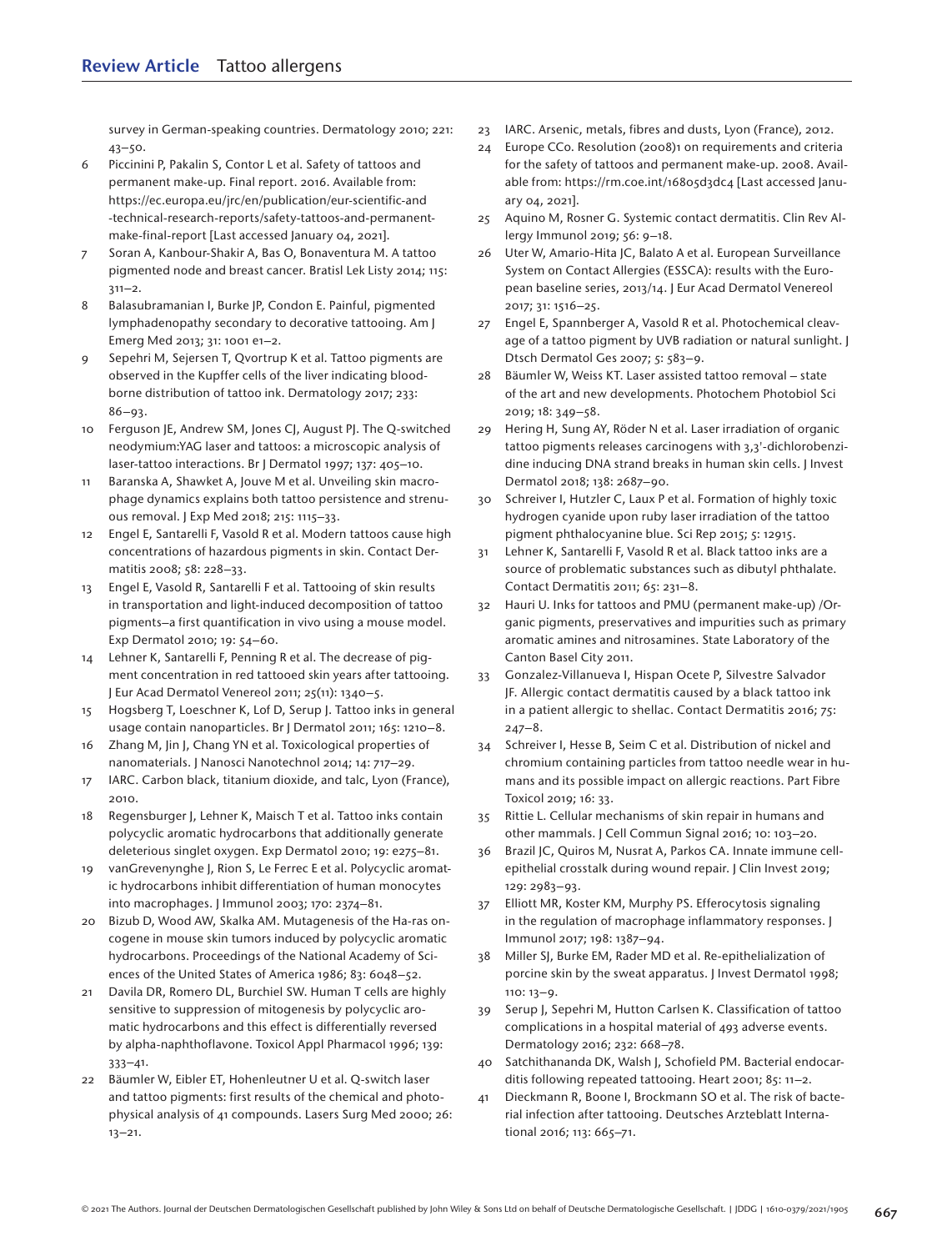- 42 Wenzel SM, Rittmann I, Landthaler M, Bäumler W. Adverse reactions after tattooing: review of the literature and comparison to results of a survey. Dermatology 2013; 226: 138–47.
- 43 Hendren N, Sukumar S, Glazer CS. Vibrio vulnificus septic shock due to a contaminated tattoo. BMJ Case Rep 2017; 2017.
- 44 Islam PS, Chang C, Selmi C et al. Medical complications of tattoos: a comprehensive review. Clin Rev Allergy Immunol 2016; 50(2): 273–86.
- 45 Kluger N. Sarcoidosis on tattoos: a review of the literature from 1939 to 2011. Sarcoidosis Vasc Diffuse Lung Dis 2013; 30: 86–102.
- 46 Rorsman H, Brehmer-Andersson E, Dahlquist I et al. Tattoo granuloma and uveitis. Lancet 1969; 2: 27–8.
- 47 Ullmann J. Über eigentümliche Geschwulstbildung in einer Tätowierungsmarken. Monatsch prakt Dermatol 1903; 37:  $49 - 52$ .
- 48 Kluger N, Esteve E, Fouere S et al. Tattooing and psoriasis: a case series and review of the literature. Int J Dermatol 2017; 56: 822–7.
- 49 Simunovic C, Shinohara MM. Complications of decorative tattoos: recognition and management. Am J Clin Dermatol 2014; 15: 525–36.
- 50 Singleton H, Popple A, Gellatly N et al. Anti-hapten antibodies in response to skin sensitization. Contact Dermatitis 2016; 74: 197–204.
- 51 Lee-Wong M, Karagic M, Silverberg N. Anaphylactic reaction to permanent tattoo ink. Ann Allergy Asthma Immunol 2009; 103: 88–9.
- 52 Jungmann S, Laux P, Bauer TT et al. From the tattoo studio to the emergency room. Dtsch Arztebl Int 2016; 113: 672–75.
- 53 Hibler BP, Rossi AM. A case of delayed anaphylaxis after laser tattoo removal. JAAD Case Rep 2015; 1: 80–1.
- 54 Thierse HJ, Gamerdinger K, Junkes C et al. T cell receptor (TCR) interaction with haptens: metal ions as non-classical haptens. Toxicology 2005; 209: 101–7.
- 55 Meng X, Yerly D, Naisbitt DJ. Mechanisms leading to T-cell activation in drug hypersensitivity. Curr Opin Allergy Clin Immunol 2018; 18: 317–24.
- 56 Vocanson M, Hennino A, Chavagnac C et al. Contribution of CD4(+)and CD8(+) T-cells in contact hypersensitivity and allergic contact dermatitis. Expert Rev Clin Immunol 2005; 1: 75–86.
- 57 Cavani A, Mei D, Guerra E et al. Patients with allergic contact dermatitis to nickel and nonallergic individuals display different nickel-specific T cell responses. Evidence for the presence of effector CD8+ and regulatory CD4+ T cells. J Invest Dermatol 1998; 111: 621–8.
- 58 Gaide O, Emerson RO, Jiang X et al. Common clonal origin of central and resident memory T cells following skin immunization. Nat Med 2015; 21: 647–53.
- 59 Schmidt JD, Ahlstrom MG, Johansen JD et al. Rapid allergeninduced interleukin-17 and interferon-gamma secretion by skin-resident memory CD8(+) T cells. Contact Dermatitis 2017; 76: 218–27.
- 60 Kaplan DH, Igyarto BZ, Gaspari AA. Early immune events in the induction of allergic contact dermatitis. Nat Rev Immunol 2012; 12: 114–24.
- 61 Kish DD, Li X, Fairchild RL. CD8 T cells producing IL-17 and IFN-gamma initiate the innate immune response required for responses to antigen skin challenge. J Immunol 2009; 182: 5949–59.
- 62 Serup J, Carlsen KH, Sepehri M. Tattoo complaints and complications: diagnosis and clinical spectrum. Curr Probl Dermatol 2015; 48: 48–60.
- 63 Zemtsov A, Wilson L. CO2 laser treatment causes local tattoo allergic reaction to become generalized. Acta Derm Venereol 1997; 77: 497.
- 64 Mataix J, Silvestre JF. Cutaneous adverse reactions to tattoos and piercings. Actas Dermosifiliogr 2009; 100: 643–56.
- 65 Gaudron S, Ferrier-Le Bouedec MC, Franck F, D'Incan M. Azo pigments and quinacridones induce delayed hypersensitivity in red tattoos. Contact Dermatitis 2015; 72: 97–105.
- 66 Bernstein EF. Laser tattoo removal. Semin Plast Surg 2007; 21: 175–92.
- 67 van derBent SAS, deWinter RW, Wolkerstorfer A, Rustemeyer T. Red tattoo reactions, a prospective cohort on clinical aspects. J Eur Acad Dermatol Venereol 2019; 33: e384–e386.
- 68 Hutton Carlsen K, Serup J. Photosensitivity and photodynamic events in black, red and blue tattoos are common: A 'Beach Study'. J Eur Acad Dermatol Venereol 2014; 28: 231–7.
- 69 De Cuyper C, Lodewick E, Schreiver I et al. Are metals involved in tattoo-related hypersensitivity reactions? A case report. Contact Dermatitis 2017; 77: 397–405.
- 70 Cobb HK, Shinohara MM, Huss JT et al. Systemic contact dermatitis to a surgical implant presenting as red decorative tattoo reaction. JAAD Case Rep 2017; 3: 348–50.
- 71 Serup J, Hutton Carlsen K. Patch test study of 90 patients with tattoo reactions: negative outcome of allergy patch test to baseline batteries and culprit inks suggests allergen(s) are generated in the skin through haptenization. Contact Dermatitis 2014; 71: 255–63.
- 72 Serup J, Hutton Carlsen K, Dommershausen N et al. Identification of pigments related to allergic tattoo reactions in 104 human skin biopsies. Contact Dermatitis 2020; 82: 73–82.
- 73 Reinhard R, Gebhardt C, Schmieder A et al. Recurrent tattoo reactions in a patient treated with BRAF and MEK inhibitors. J Eur Acad Dermatol Venereol 2017; 31: e375–e377.
- 74 Psaltis NM, Gardner RG, Denton WJ. Systemic sarcoidosis and red dye granulomatous tattoo inflammation after influenza vaccination: a case report and review of literature. Ocul Immunol Inflamm 2014; 22: 314–21.
- 75 Borok J, Hau J, Worswick S. Adult with morbilliform rash and tattoo bullae. Dermatol Online | 2016; 22.
- 76 Gamba CS, Lambert Smith F, Wisell J, Brown M. Tattoo reactions in an HIV patient: Autoeczematization and progressive allergic reaction to red ink after antiretroviral therapy initiation. JAAD Case Rep 2015; 1: 395–8.
- 77 Silvestre JF, Gonzalez-Villanueva I. Diagnostic approach for suspected allergic cutaneous reaction to a permanent tattoo. J Investig Allergol Clin Immunol 2019; 405–13.
- 78 Deutsche-Kontaktallergiegruppe. Epikutantestreihen der DKG. 2020. Available from: https://dkg.ivdk.org/testreihen. html#a029 [Last accessed January 04, 2021].